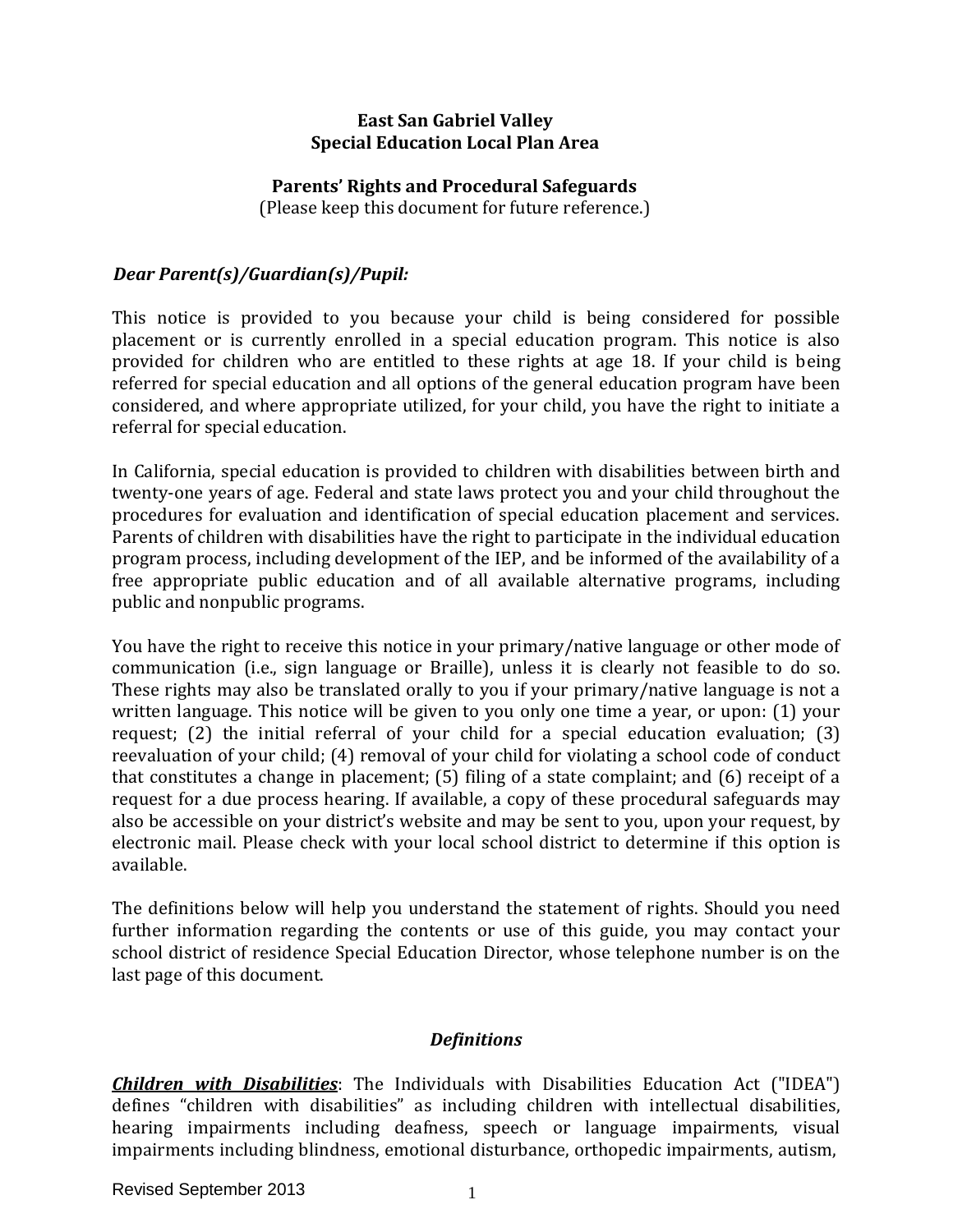traumatic brain injury, other health impairments or specific learning disabilities, and who by reason thereof, need special education and related services.

*Consent:* Consent means that: (1) parents have been given all information, in their native language or other mode of communication, that is relevant to any activity for which their consent is sought; (2) parents understand and agree in writing to that activity, and the consent form they sign contains a description of the activity and a list of records that will be released and to whom the records will be released in order to initiate or implement the activity; and (3) parents understand that their consent is voluntary and may be revoked at any time; however, their withdrawal of consent does not negate an action that has already occurred.

*Evaluation*: An assessment of your child using various tests and measures per Education Code sections 56320-56339 and 20 U.S.C. section 1414(a), (b) and (c) to determine whether your child has a disability and the nature and extent of special and related services needed by your child for his/her educational benefit. The assessment tools are individually selected for your child and are administered by competent professionals employed by the local education agency. Testing and evaluation materials and procedures will be selected and administered so as not to be racially, culturally, or sexually discriminatory. The materials or procedures will be provided and administered in your child's native language or mode of communication, unless it clearly is not feasible to do so. No single procedure shall be the sole criterion for determining an appropriate educational program for achild.

*Free Appropriate Public Education ("FAPE")*: An education that: (1) is provided at public expense, under public supervision and direction, and without charge to you; (2) meets the standards of the California Department of Education; and (3) is provided in conformity with a written individualized education program developed for your child to confer an educational benefit and to be implemented in a preschool, elementary or secondary school program.

*Individual Education Program ("IEP")*: A written document developed by your child's IEP team that includes at least all of the following: (1) present levels of academic achievement and functional performance; (2) measurable annual goals; (3) a statement of the special educational and related services and supplementary aids and services, based on peerreviewed research to the extent practicable, to be provided to the child; (4) an explanation of the extent to which the child will not participate with non-disabled children in the general education programs; (5) the projected date for initiation and the anticipated duration, frequency and location of the programs and services included in the IEP; and (6) appropriate objective criteria, evaluation procedures, and schedules for determining, on at least an annual basis, whether the child is achieving his or her goals.

*Least Restrictive Environment ("LRE")*: To the maximum extent appropriate, children with disabilities will be educated with children who are not disabled, and special classes, separate schooling, or other removal of children with disabilities from the general education program will occur only when the nature or severity of the disability is such that education in regular classes with the use of supplementary aids and services cannot be achieved satisfactorily.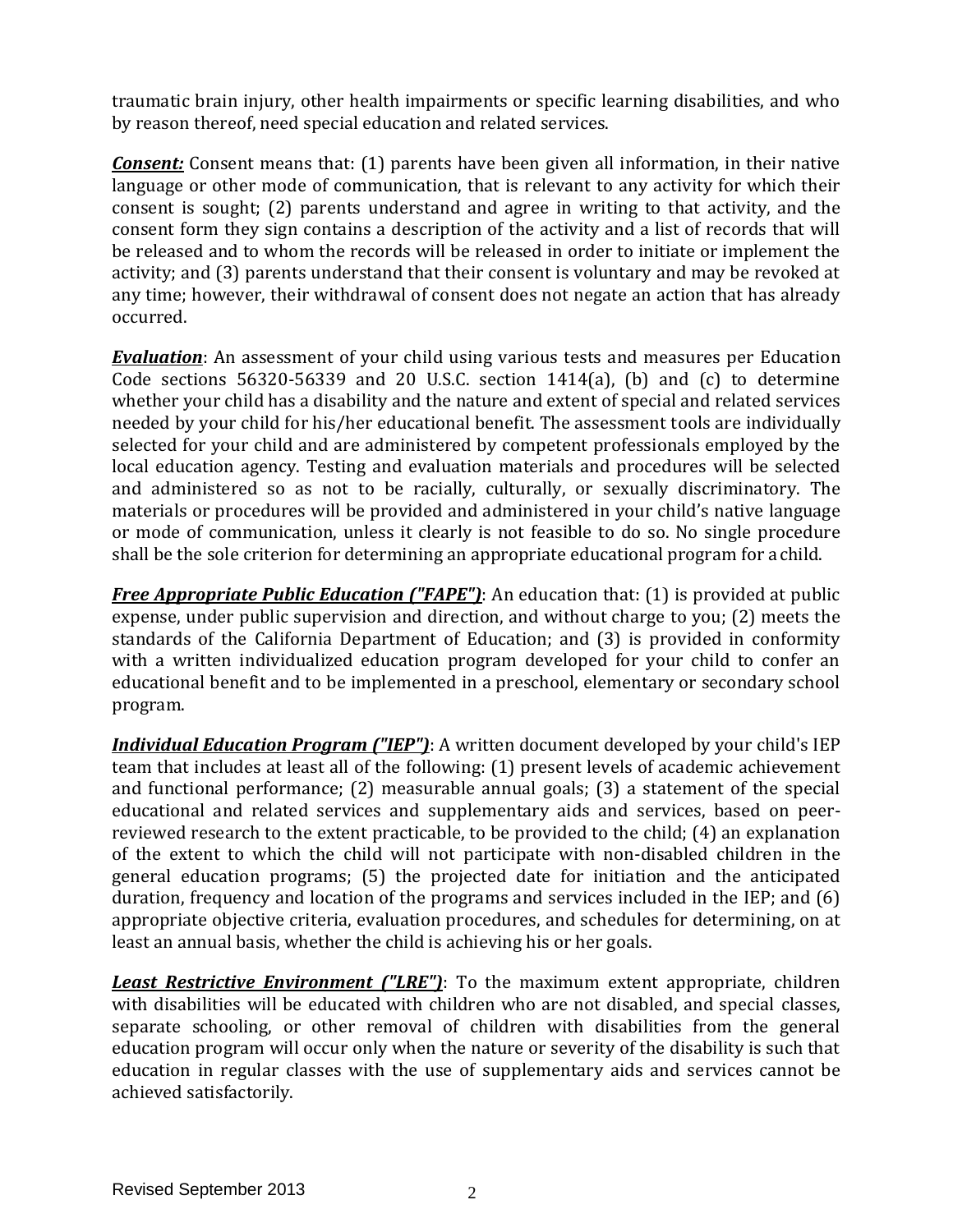*Local Educational Agency ("LEA")*: This term includes a school district, County Office of Education ("COE"), a Special Education Local Plan Area ("SELPA"), or a charter school participating as a member of a SELPA.

*Notification of Majority Rights*: Your child has the right to receive all information about his/her educational program and to make all decisions when he/she reaches the age of eighteen unless determined incompetent by state law and procedures. Non-conserved adults are presumed under the laws of the State of California to be competent.

*Parent:* The definition of parent includes: (1) person having legal custody of a child; (2) an adult student for whom no guardian or conservator has been appointed; (3) a person acting in place of a natural or adoptive parent, including a grandparent, stepparent, or other relative with whom the child lives; (4) a parent surrogate; and (5) a foster parent, if the authority of a natural parent to make education decisions on the child's behalf has been specifically limited by court order.

# *When may I access Educational Records, and how do I do so?*

All parents or guardians of children enrolled in California public schools have the right to inspect records under the Family Educational Rights and Privacy Act ("FERPA") and the California Education Code.

Educational records are those records that are directly related to your child and maintained by a school district, agency, or institution that collects, maintains, or uses personally identifiable information, or from which information is obtained. Both federal and state laws further define an educational record as any item of information directly related to an identifiable pupil, other than directory information, which is maintained by a school LEA, or required to be maintained by an employee in the performance of his duties whether recorded by handwriting, print, tapes, film, microfilm, computer or by other means. Educational records do not include informal personal notes prepared and kept by a school employee for his/her own use or the use of a substitute. If records contain information about more than one child, you have access only to that portion of the record pertaining to your child.

Personally identifiable information may include: (1) the name of the child, the child's parent or other family member; (2) the address of the child; (3) a personal identifier such as the child's social security number, student number, or court file number; (4) a list of personal characteristics or other information that would make it possible to identify the child with a reasonable certainty.

Additionally, parents of a child with disabilities have the right to: (1) inspect and review all educational records regarding the identification, evaluation, and educational placement of the child and the provision of a FAPE to the child; and (2) receive a response from the LEA to reasonable requests for explanations and interpretations of the records. A parent also has the right to have his or her representative inspect and review the child's records, subject to the requirements of FERPA. The LEA may presume that a parent has authority to inspect and review records relating to his or her child unless the LEA has been advised that the parent does not have the authority to do so under applicable state laws governing such matters as guardianship, separation, and divorce. These rights transfer to a non-conserved pupil who is eighteen years old or attending an institution of post-secondary education.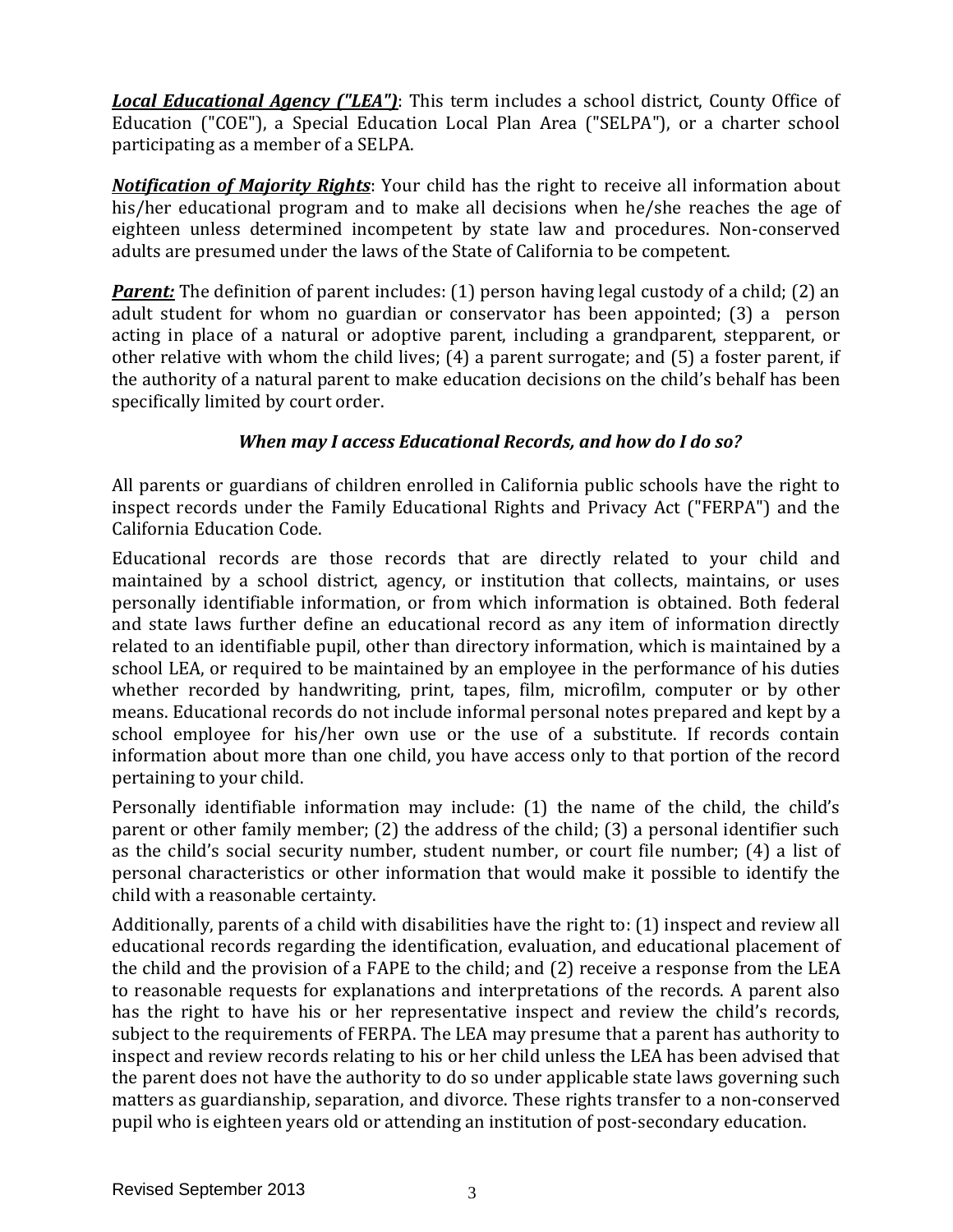The custodian of records at each school site is the principal of the school. The custodian of records for each school district located in the East San Gabriel Valley ("ESGV") SELPA is listed on the last page of this document. Educational records may be kept at the school site or the district office, but a written request for records at either site will be treated as a request for records from all sites. The custodian of records will provide you with a list of the types and locations of pupil records (if requested). Three years after a student exits a program, the special education records will be destroyed.

Each LEA must protect the confidentiality of personally identifiable information at collection, storage, disclosure and destruction stages. One official at each LEA must assume responsibility for ensuring the confidentiality of any personally identifiable information. All persons collecting or using personally identifiable information must receive training or instructing regarding the state's policies and procedures under the IDEA and FERPA. Each LEA must maintain, for public inspecting, a current listing of the names and positions of those employees who may have access to personally identifiable information.

Your LEA must inform you when personally identifiable information collected, maintained or used under the IDEA is no longer needed to provide educational services to your child. Upon receiving notice that the records are no longer necessary to the LEA, you may request destruction of the records, which will take place either by physical destruction or by removing personal identifiers from the records so that the information is no longer personally identifiable. However, the LEA is obligated to keep a permanent record for each child, which includes: (1) the child's name, address, and phone number; and (2) the child's grades, attendance records, classes attended, grade level completed, and year completed.

The custodian of the records will limit access to your child's educational records to those persons authorized to review the educational record, including you, your child who is at least sixteen years old or who has completed the 10th grade, individuals who have been authorized by you to inspect the records, school employees who have a legitimate educational interest in the records, postsecondary institutions designated by your child, and employees of federal, state, and local education agencies. In all other instances, access will be denied unless you have provided written consent to release the records or the records are released pursuant to a court order or other applicable law. The LEA must keep a log indicating the time, name and purpose for access by individuals other than school district employees and parents.

Parent consent is not required before personally identifiable information is released to officials of participating agencies for purposes of meeting a requirement of the IDEA, except under the following circumstances: (1) before identifiable information is released to officials of participating agencies providing or paying for transition services; and (2) if the child is in, or is going to go to, a private school that is not located in the same school district in which parents reside, parent consent must be obtained before any personally identifiable information about the child is released between officials in the school district where the private school is located and officials in the school district in which parents reside.

A review and/or copies of educational records will be provided to you without unnecessary delay and before any meeting regarding an IEP, due process hearing, or resolution session, and in no case more than five (5) business days after a request is made. A fee for copies, but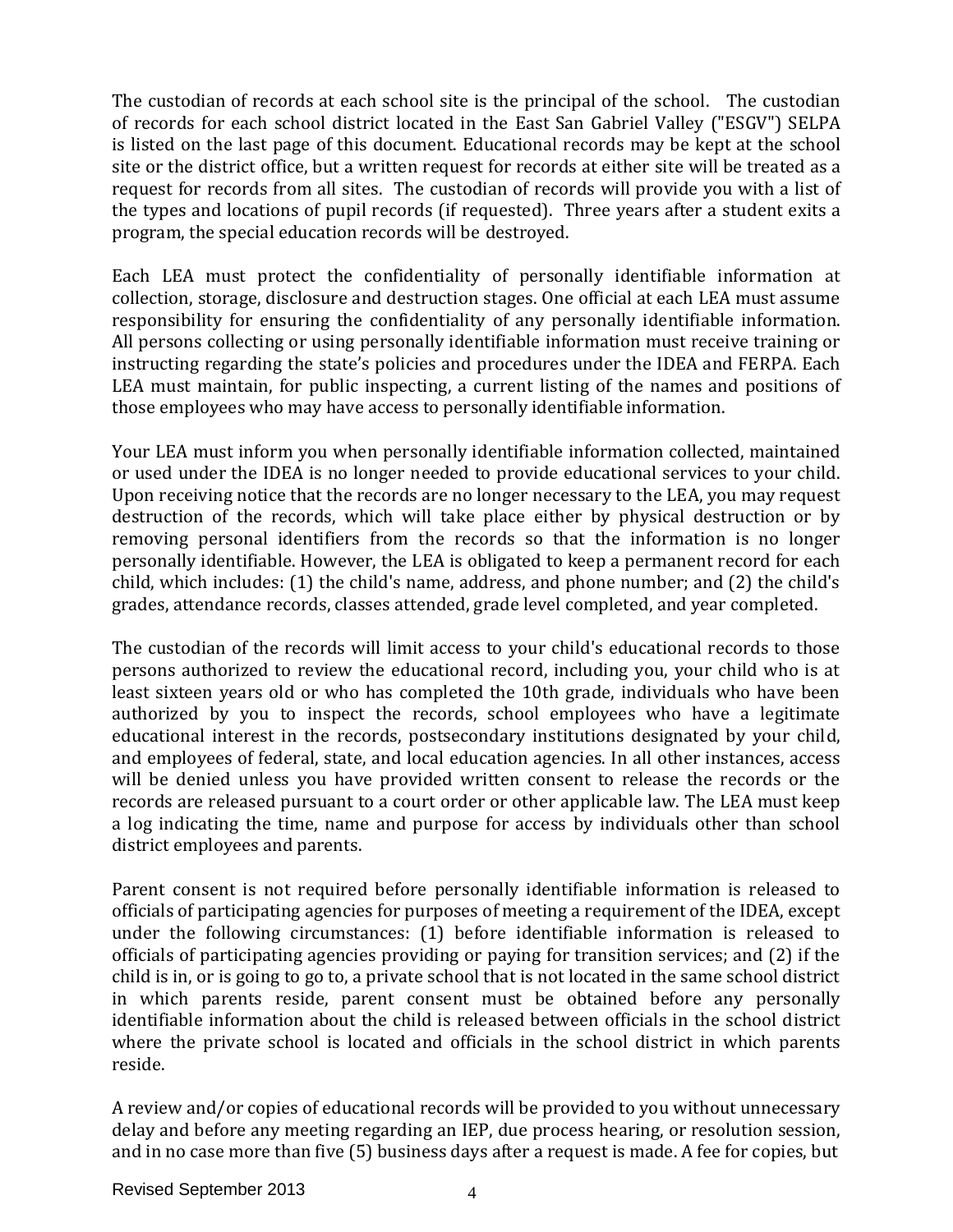not the cost to search and retrieve, is determined by LEA policy and will be charged, unless charging the fee would effectively deny you access to your child's educational records. Once a complete copy of the records has been provided, a fee will be charged for additional copies of the same records.

If you believe that information in the education records collected, maintained or used by the LEA is inaccurate, misleading or violates the privacy or other rights of the child, you may request in writing that the LEA amend the information. If the LEA agrees with your request, the record will be amended and you will be informed within a reasonable time after receipt of the request.

Should the LEA refuse to make the amendment requested within 30 days, the LEA will notify you of the right to a hearing to determine whether the challenged information is inaccurate, misleading, or otherwise in violation of the privacy or other rights of your child. If you request a hearing, the LEA will provide a hearing, within a reasonable time, which must be conducted according to the procedures for such hearings under FERPA.

If it is decided by the governing board after the hearing that the record will not be amended, you have a right to provide what you believe is a corrective written statement, which will be permanently attached to the contested record. This statement will be attached if the contested record is disclosed to any party.

The parents, guardian or LEA has the right to audio record the proceedings of the IEP team meetings. The IEP team must be notified of the desire to record the IEP at least 24 hours prior to the meeting. If the intent to audio record the meeting is initiated by the LEA, and the parent objects or refuses to attend the IEP meeting because of the audio record, the meeting shall not be audio recorded. Parents have the right to inspect, review and, at times, amend the audio recordings.

# *What is, and how may I obtain an Independent Educational Evaluation?*

An independent educational evaluation ("IEE") is an assessment conducted by a qualified examiner who is not employed by the LEA providing an education to your child, but satisfies the same requirements of the California Department of Education ("CDE") and the LEA. If you disagree with the results of a recent assessment conducted by LEA, and make that disagreement known to the LEA, you have the right to request and possibly obtain an IEE for your child at public expense from a qualified person. Public expense means that the public agency either pays for the full cost of the evaluation or ensures that the evaluation is otherwise provided at no cost to you. If an IEE is at public expense, the criteria under which it is obtained, including the location of the evaluation and qualifications of the examiner, must be the same as the criteria that the LEA uses when it initiates an assessment. Your LEA has information available for you about where such an IEE may be obtained and what the LEA's criteria for IEEs, which must be provided to you upon request for an IEE. You may be entitled to only one IEE at public expense each time the LEA conducts an assessment with which you disagree.

The assessment tools used by an independent educational evaluator must be individually selected for your child and must be administered by competent professionals. Testing and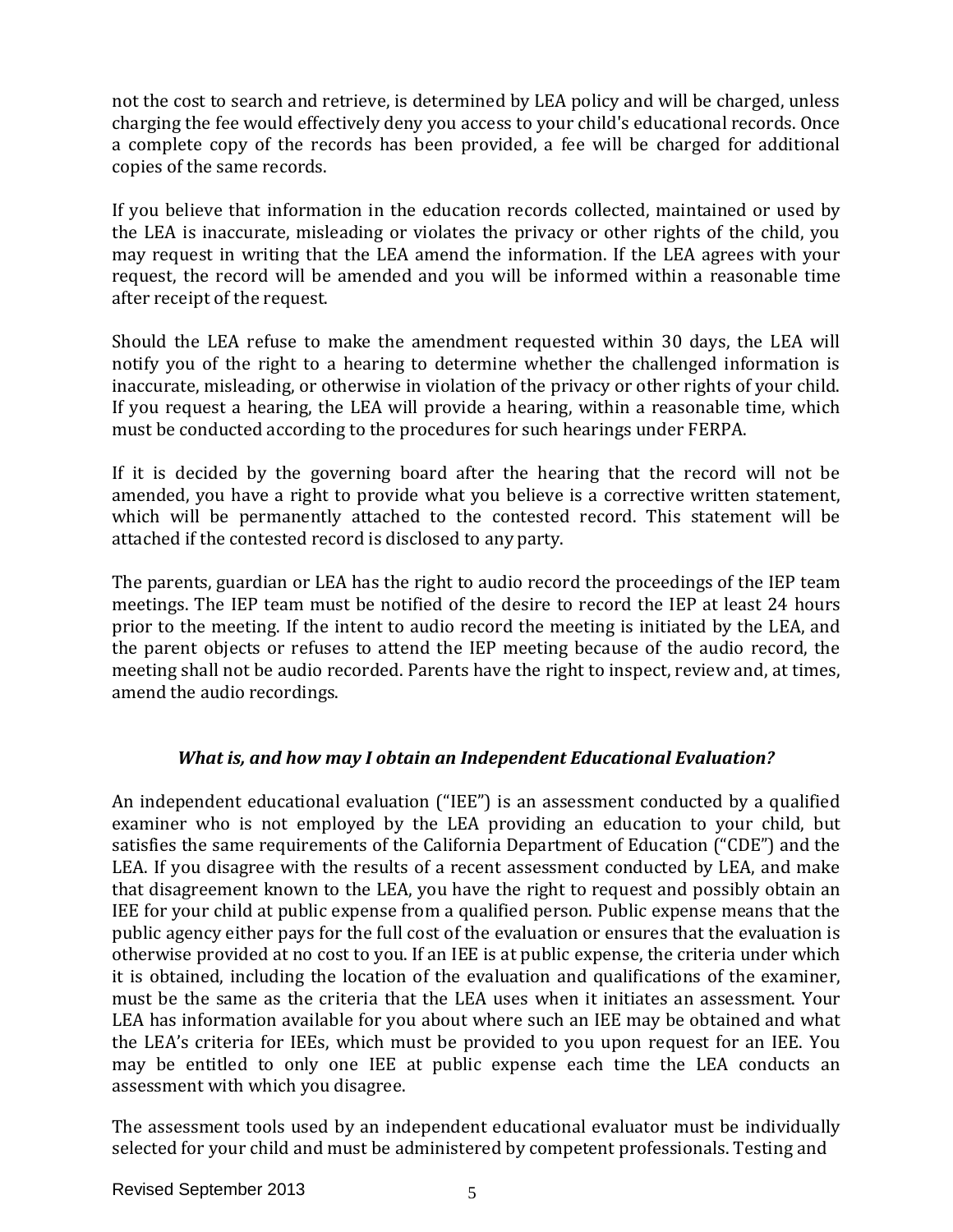evaluation materials and procedures must be selected and administered so as not to be racially, culturally, or sexually discriminatory. The materials or procedures must be provided and administered in your child's native language or mode of communication, unless it clearly is not feasible to do so. No single procedure shall be the sole criterion for determining an appropriate educational program for a child.

If you request an IEE at public expense, the LEA must either: (1) file a complaint for due process against you to prove that its assessment is appropriate; or (2) ensure that the IEE is provided to you at public expense, unless the LEA demonstrates in a due process hearing that the IEE obtained by you did not meet the LEA's criteria. If the LEA proves at a due process hearing that its assessment is appropriate, you still have the right to an IEE, but not at public expense.

If you obtain an assessment at private expense and provide a copy of it to the LEA, the results of the assessment must be considered by the IEP team with respect to the provision of a FAPE to your child. The privately funded assessment may also be introduced at a due process hearing regarding your child.

If the LEA observed your child in conducting its assessment, or if the LEA's assessment procedures allow in-class observations of students, an individual conducting an IEE must also be allowed to observe your child in the classroom, or observe an educational setting proposed by the IEP team.

If you propose a publicly-financed placement of your child in a nonpublic school, the LEA will have an opportunity to observe the proposed placement and the pupil in the proposed placement, if the pupil has already been unilaterally placed in the non-public school by the parent or guardian.

# *What is Prior Written Notice and when will I receive it?*

An LEA is responsible for informing you, in writing, whenever it proposes or refuses to initiate a change in the identification, assessment, or educational placement of your child or the provision of a free appropriate public education to the child. The LEA must provide written notice to parents of this proposal or refusal within a reasonable time. This notice, if not previously provided to the parent, will also be provided upon the LEA's receipt of a parent's request for a due process hearing. The notice must be written in understandable language and be provided in your native language or other mode of communication, unless it is clearly not feasible to do so. If your native language or mode of communication is not a written language, the LEA must ensure that the notice is translated orally or by other means, that you understand the notice, and that there is written evidence that these requirements have been met. You may elect to receive this notice by electronic mail communication, if your LEA makes that option available.

The written notice will include:

- A description of the actions proposed or refused by the LEA with an explanation of why the agency proposed or refused to take the action and a description of other actions considered and why those options were rejected.
- A description of each assessment procedure, test, record, or report the LEA used as a basis for the proposal or refusal.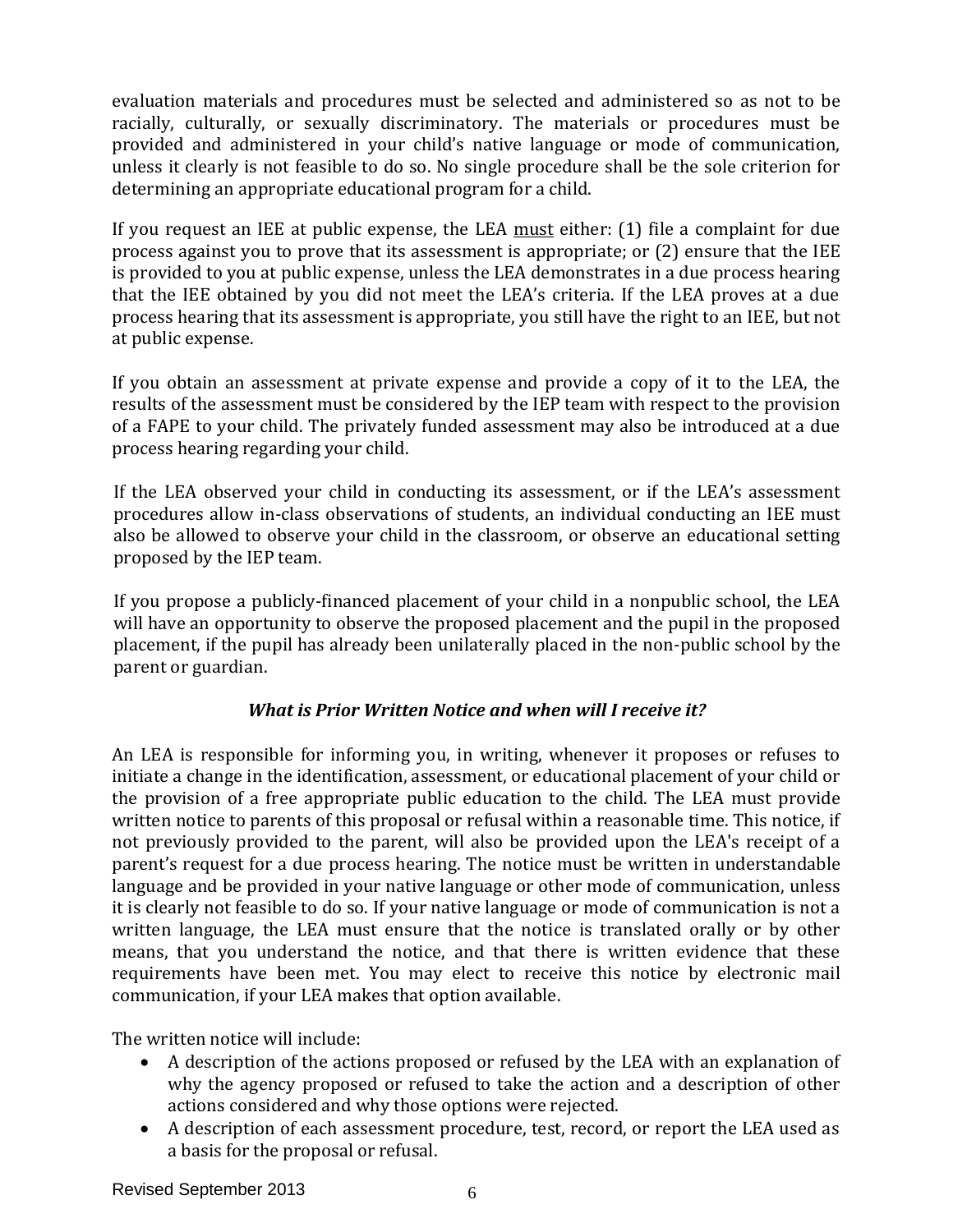- A description of other options considered by the IEP team and the reason why those options were rejected.
- A description of any other factors, which are relevant to the LEA's proposal or refusal.
- Notice that parents can obtain copies or assistance in understanding their rights and procedural safeguards from the Special Education Director of their child's district of residence, the SELPA Director, or the CDE in Sacramento.

#### *What constitutes Parental Consent and when is it required?*

The LEA must get informed parental consent, as described above, before assessing and/or providing special education and related services to your child. The LEA must make reasonable efforts to obtain a parent's informed consent before an initial assessment or reassessment of a child. If you refuse to consent to an initial assessment or a reassessment, the LEA may, but is not required to, use due process procedures to obtain your consent for the assessment. The LEA must also make reasonable efforts to obtain parent consent before the initial provision of special education and related services to your child. If you refuse to consent to, or fail to respond to a request for, the *initial IEP* placement and services, the LEA may not use the due process procedures described below to challenge your refusal to consent. However, when the LEA requests consent to the initial placement and services, and you do not provide it, the LEA will not be considered to be in violation of the requirement to make available a FAPE to your child. The LEA will also not be required to convene an IEP team meeting or develop an IEP when such consent is not provided after the LEA's request.

Parental consent is not required before reviewing existing data as part of an assessment, or administering a test or other assessment that is administered to all children (unless consent is required of parents of all children before that test or assessment).

If your child is home schooled or placed in private school at your own expense, and you do not provide consent to, or fail to respond to a request to provide consent to an initial assessment or reassessment, the LEA may not use due process procedures to override your consent. In that case, the LEA is not required to consider the child as eligible for services.

You may consent in writing to the receipt of some components of your child's IEP, and those components of the IEP must be implemented by the LEA. If the LEA determines that the remaining component(s) of your child's IEP to which you do not consent is/are necessary to provide a FAPE to the child, the LEA must initiate a due process hearing.

Finally, your informed consent need not be obtained in the case of a reassessment of your child, if the LEA can demonstrate through a due process hearing that it has taken reasonable measures to obtain your consent and you have failed to respond.

# *Am I Allowed to Change My Mind Later and Revoke Consent?*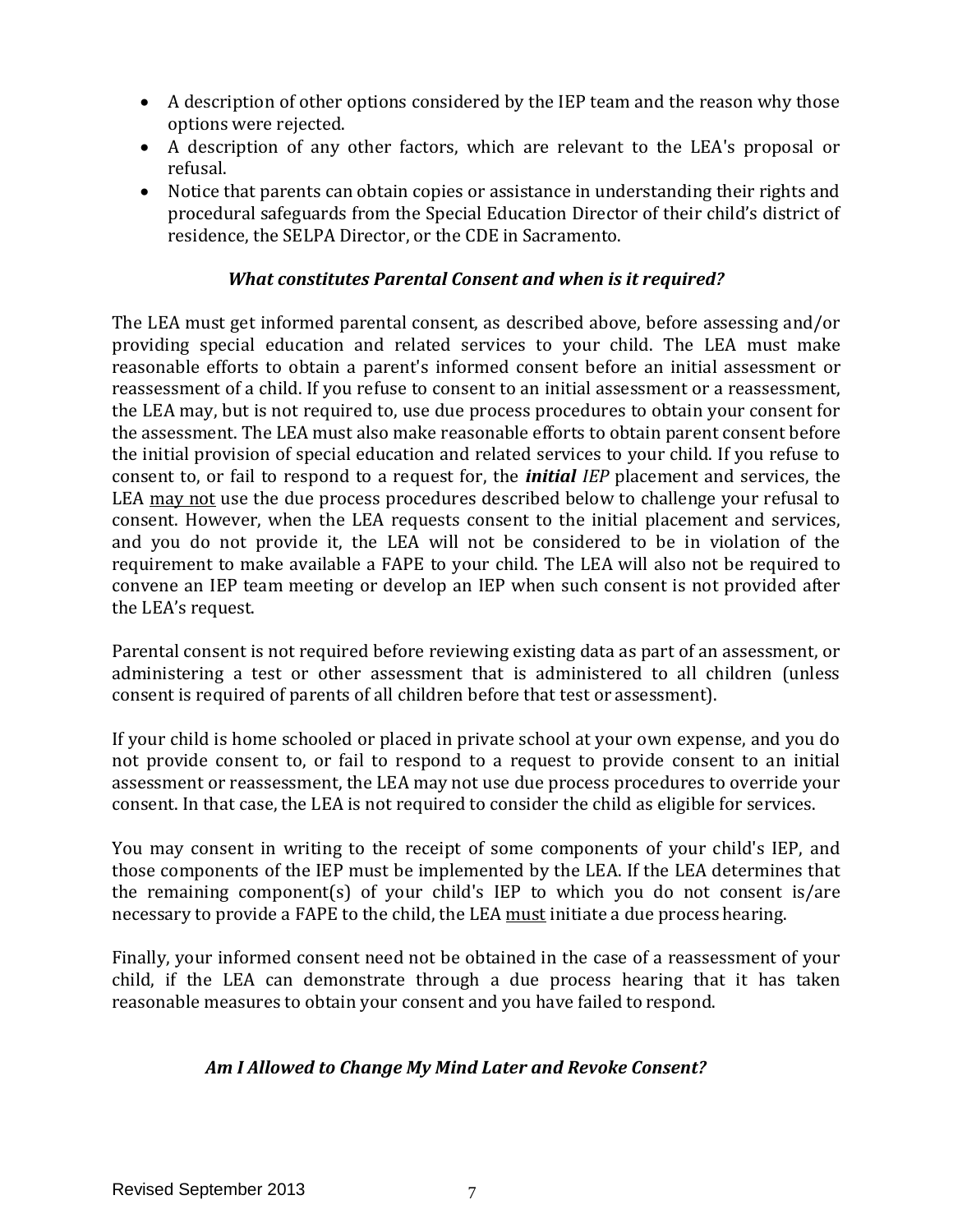If, at any time subsequent to the initial provision of special education and related services, the parent of a child revokes consent in writing for the continued provision of special education and related services, the school district or charter school:

- May not continue to provide special education and related services to the child, but must provide prior written notice before ceasing the provision of special education and related services;
- May not use the mediation procedures or the due process procedures in order to obtain agreement or a ruling that the services may be provided to the child;
- Will not be considered to be in violation of the requirement to make FAPE available to the child because of the failure to provide the child with further special education and related services; and
- Is not required to convene and IEP Team meeting or develop and IEP for the child for further provision of special education and related services.

If the parent revokes consent in writing for their child's receipt of special education services after the child is initially provided special education and related services, the school district or charter school is not required to amend the child's education records to remove any references to the child's receipt of special education and related services because of the revocation of consent. This provision applies when a parent refuses all special education services. If a parent disagrees with some services but not all, the issues need to be resolved through the due process procedures.

# *If I have a complaint about my child's educational program, how do I raise it?*

When you have a concern about your child's education, it is important that you contact your child's teacher or administrator to talk about your child and any problems you see. Staff in your school district or SELPA may answer questions about your child's education, your rights, and procedural safeguards. Also, when you have a concern, this informal conversation often solves the problem and helps to maintain open communication.

If the LEA is not able to resolve your concerns through informal means, you may file a compliance complaint with either the LEA, or the CDE.

If your concern is related to a proposal or a refusal to initiate or change the identification, evaluation or educational placement of a child with a disability, the provision of a FAPE to the child, or a dispute over the availability of an appropriate program for your child, you may file a due process hearing complaint (described below). The LEA also has the right to file a due process hearing complaint on any matter relating to a proposal or a refusal to initiate or change the identification, evaluation or educational placement of your child, the provision of a FAPE to your child, or a dispute over the availability of an appropriate program for your child except as described in the section above.

### *What is a compliance complaint and what are my rights related to a compliance complaint?*

Compliance complaints allege a violation of the law under the IDEA or California special education law. The complaint must: (1) be in writing; (2) contain a statement that the LEA has violated a law or regulation under the IDEA or California Education Code counterparts; (3) contain the facts which support the allegation; (4) contain a signature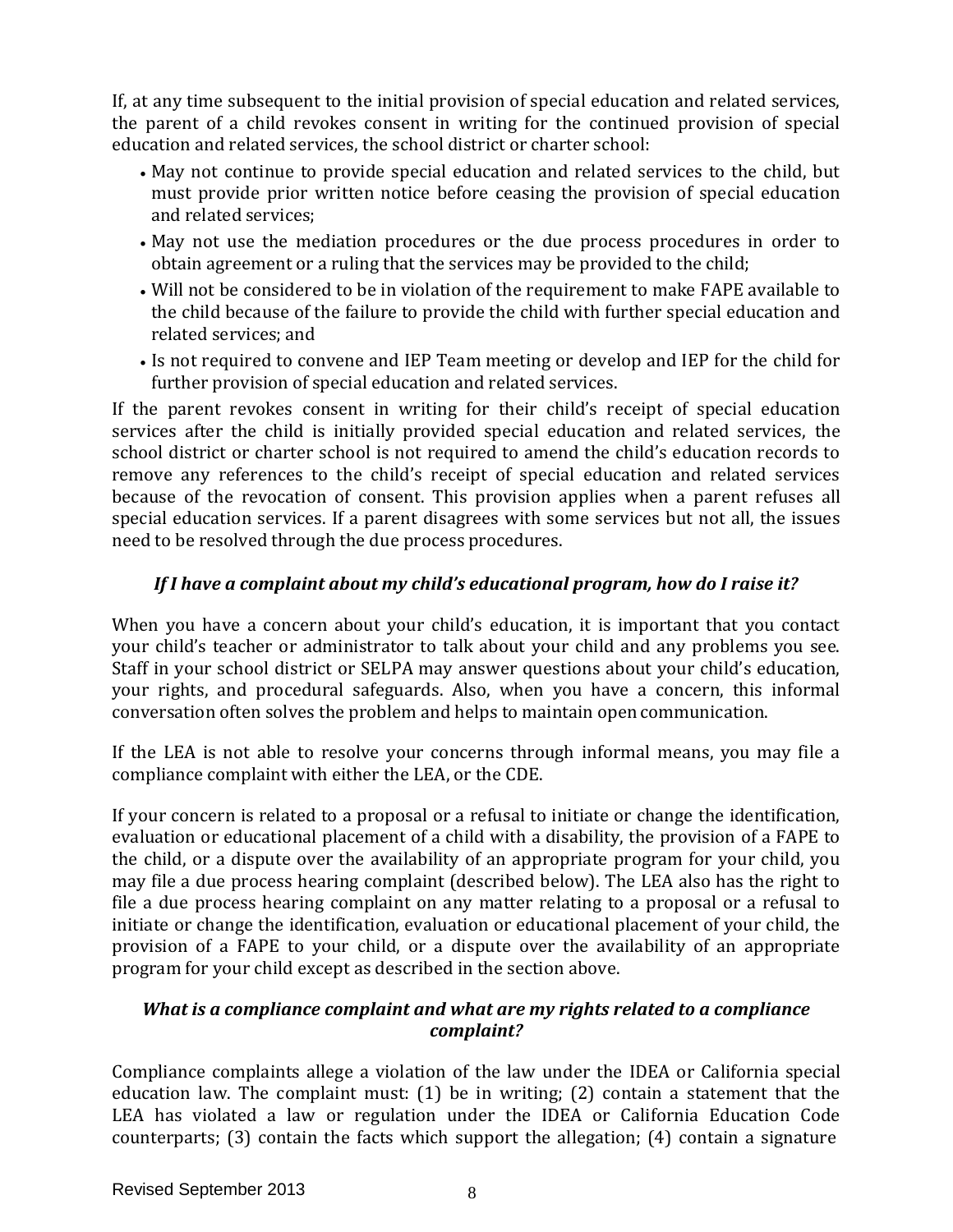and contact information of the complainant; and (5) if alleging a violation against a single child, must contain: (a) the name and address of the child (or available contact information for a homeless child); (b) the name of the school the child is attending; (c) a description of the nature of the problem and facts relating to the problem; and (d) a proposed resolution to the extent known.

**District/LEA Level Compliance Complaint:** The ESGV SELPA encourages you to file your complaint regarding special education issues directly with your LEA in order for the LEA to quickly address your concerns in an informal and efficient manner. The LEA has established confidential procedures for the filing of these complaints and will meet with you to investigate your complaint in a timely manner and attempt to resolve any concerns. The Compliance Officer will assist you in resolving any complaint of discrimination against the district, its employees or contractors, and students. The Compliance Officer is also able to assist you in preparing your complaint in writing and to provide the information required by law. The Compliance Officer will refer you to other agencies responsible for the investigation and resolution of complaints when appropriate.

**State Level Compliance Complaint:** Any individual or organization may file a compliance complaint alleging a violation of any IDEA or state law requirement by the LEA, CDE, or any other public agency. The Compliance Officer is also able to assist you in preparing your complaint in writing and to provide the information required by law. The Compliance Officer will refer you to other agencies responsible for the investigation and resolution of complaints when appropriate. Complaints should be filed with the CDE Compliance Unit: **California Department of Education, Special Education Division, Procedural Safeguards Referral Service, 1430 N Street, Suite 2401, Sacramento, CA 95814. Phone (800) 926-0648; FAX (916) 327-3704.**

Compliance complaints filed with the CDE must be filed within **one** year from the date you knew or had reason to know of the facts that were the basis for the complaint. You must also forward a copy of the complaint to the LEA at the same time that you file the complaint with the CDE.

Within sixty (60) days after your complaint is filed, the CDE will: (1) carry out an independent on-site investigation, if necessary; (2) give you the opportunity to submit additional information, either orally or in writing, about the allegations in the complaint; (3) provide the LEA with the opportunity to respond to the complaint, including a proposal to resolve the complaint; (4) provide an opportunity for you and the LEA to agree voluntarily to engage in mediation; (5) review all relevant information and make an independent determination as to whether the LEA is violating a requirement of the IDEA and/or related state law; and (6) issue a written decision to you and the LEA that addresses each allegation in the complaint and contains findings of fact and conclusions, and the reasons for the final decision.

#### *What is mediation and when can I request it?*

Parties are encouraged to seek resolution of special education disputes through less adversarial processes such as mediation or alternative dispute resolution ("ADR") prior to filing for a due process hearing. While you are urged to try mediation, this may not be used to delay your right to a due process hearing.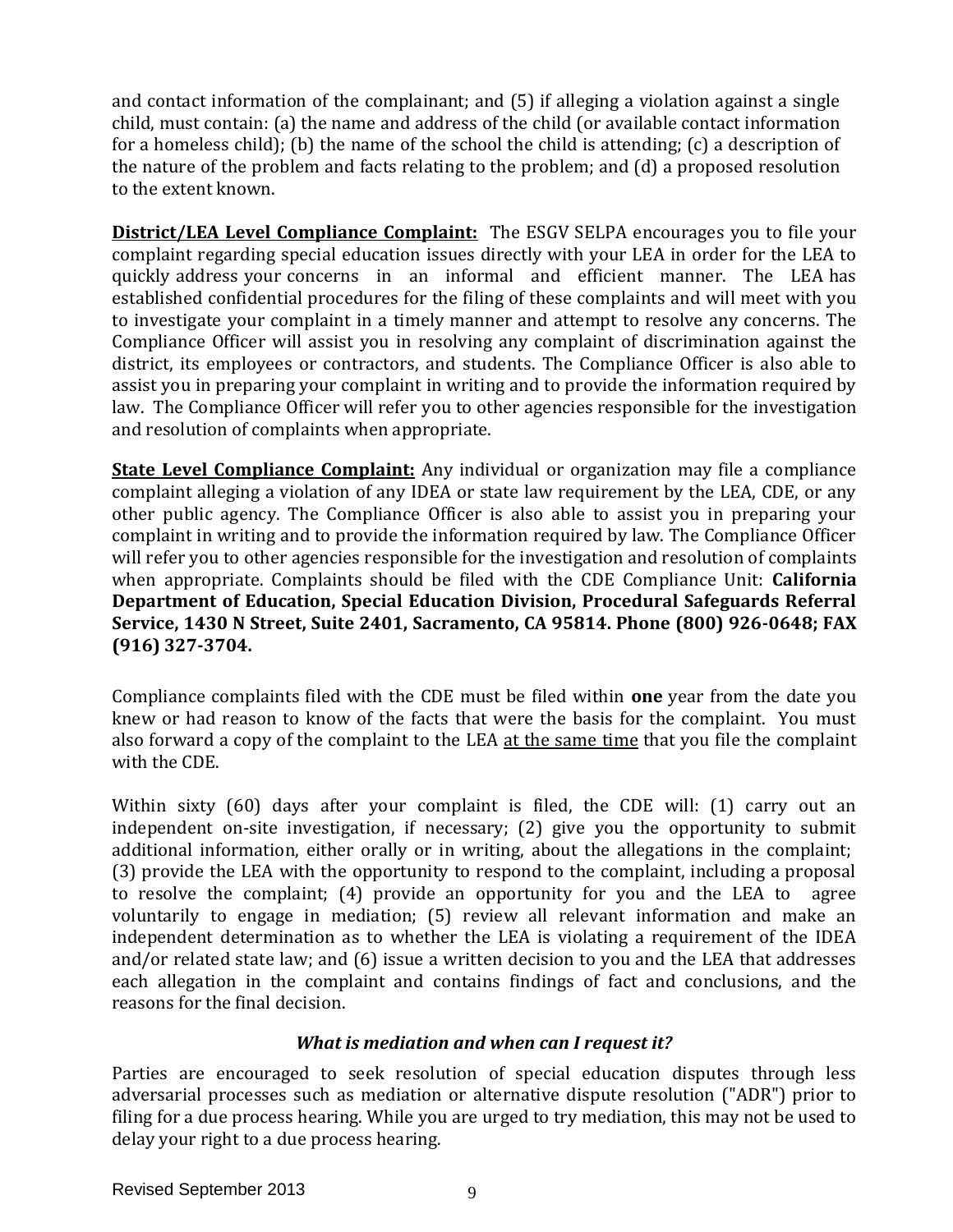These voluntary prehearing mediation conferences are to be conducted in a nonadversarial atmosphere to resolve issues relating to the identification, assessment, or educational placement of the child, or the provision of a FAPE to the child, to the satisfaction of both parties. Therefore, attorneys or other independent contractors used to provide legal advocacy services may not attend or otherwise participate in the prehearing mediation conferences. This does not prevent either party from consulting an attorney either prior to or following the mediation process nor does this bar a parent of the child in question from participating if the parent is an attorney. The parties may be accompanied and advised by non-attorney representatives at their discretion.

This mediation conference will be scheduled within 15 days and completed within 30 days of the CDE's receipt of your request for mediation, unless both parties agree to an extension. The mediation will be conducted by a qualified and impartial mediator who is trained in effective mediation techniques.

If you and the LEA resolve a dispute through the mediation process, both parties must enter into a legally binding agreement that sets forth the resolution and that: (1) states that all discussions that happened during the mediation process will remain confidential and may not be used as evidence in any subsequent due process hearing or civil proceeding; and (2) is signed by both you and a representative who has the authority to bind theLEA.

A written, signed mediation agreement is enforceable in any state court of competent jurisdiction (a court that has the authority under state law to hear this type of case) or in a District Court of the United States. Discussions that happened during the mediation process must be confidential. They cannot be used as evidence in any future due process hearing or civil proceeding of any federal or state court.

# *What is a due process hearing and what are my rights related to it?*

A due process hearing is a formal proceeding presided over by an administrative law judge, which is similar to a court action. The hearing can be initiated by you or the LEA when there is a disagreement over a proposal or a refusal to initiate or change the identification, evaluation or educational placement of your child, the provision of a FAPE to your child, or a dispute over the availability of an appropriate program for your child. Requests should be sent to: **Office of Administrative Hearings ("OAH"), at the following address: Office of Administrative Hearings, Attn: Special Education Division, 2349 Gateway Oaks Drive, Suite 200, Sacramento, CA 95833-4231. Phone (916) 263-0880; FAX (916) 263-0890.**

The request for a due process hearing must be filed within *two* years from the date you knew or had reason to know of the facts that were the basis for the hearing request. This timeline does not apply to you if you were prevented from requesting a due process hearing earlier because the LEA: (1) misrepresented that it had resolved the problem which is the basis of your request; or (2) withheld information from you relating to the information contained in this notice. The LEA must inform you of any free or low-cost legal or other relevant services available in the area if you request that information, or if either you or the LEA files a due process complaint.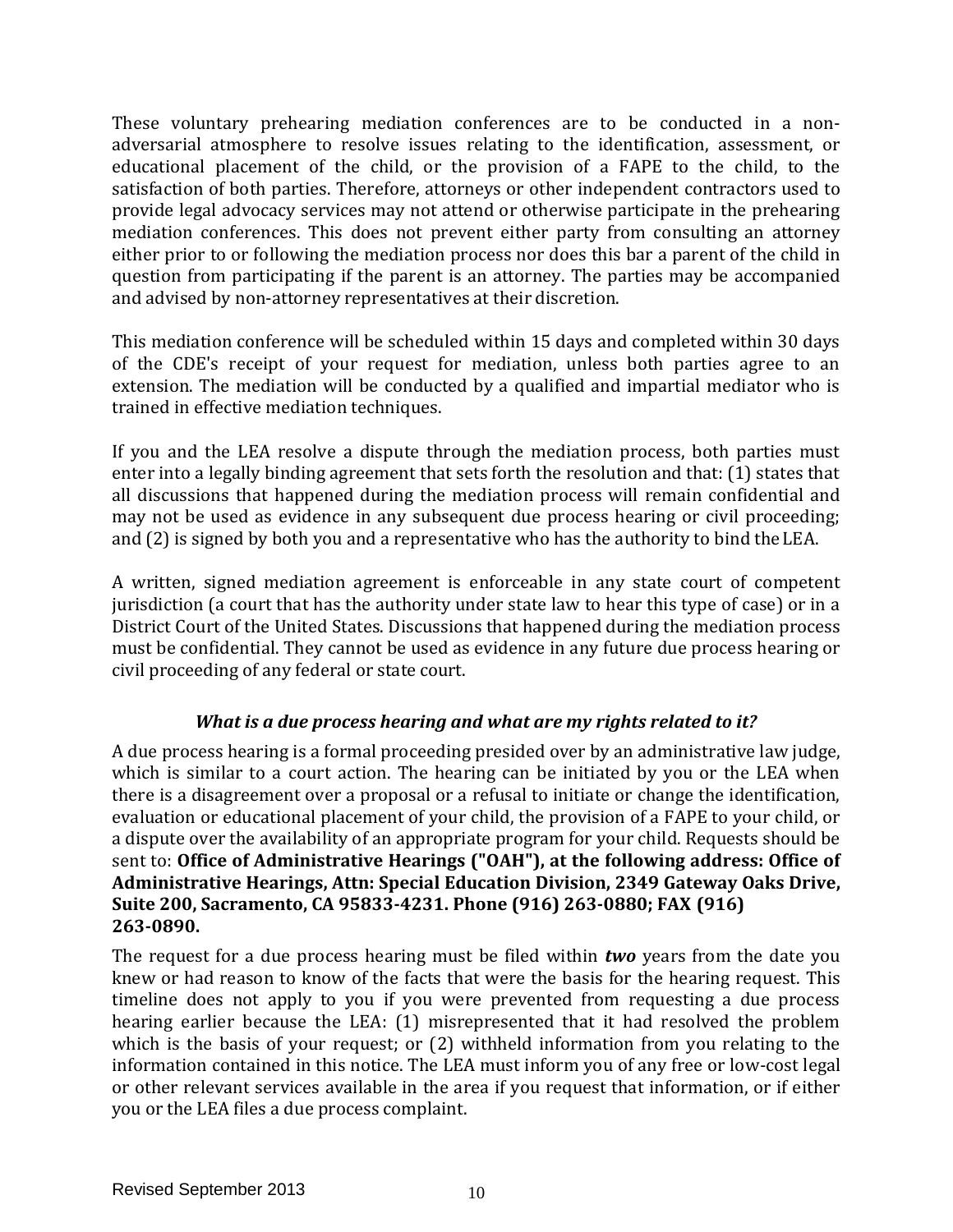Your due process hearing complaint **must** include the following information: (1) your child's name; (2) your child's address (or, in the case of a homeless child, the available contact information); (3) the name of the school your child attends; (4) a description of the problem relating to the proposed initiation or change, including specific facts about the problem; and (5) proposed resolution to the problem to the extent it is known to you. You must provide the LEA with a copy of your request for due process. You (or the LEA) may not have a due process hearing until a due process hearing complaint that contains all of the information outlined above is filed.

The complaint will be deemed sufficient to meet the above requirements unless, within fifteen days of the date that the party who received the complaint notifies the hearing officer and the other party that it believes the complaint does not meet the requirements listed above. Within five days of receiving notice that the receiving party believes the complaint is insufficient, OAH must decide if the due process complaint meets the requirements listed above and they will notify you and the LEA in writing if it is insufficient. If OAH determines that a due process complaint is insufficient, the party may have the opportunity to file a new complaint that meets the requirements listedabove.

If you file a request for a due process hearing, within 10 days of receiving the complaint, the LEA must send you a response that specifically addresses the issues raised in your complaint. Within 15 days of receiving your request for due process, the LEA must convene a meeting with you, the relevant member(s) of your child's IEP team who have specific knowledge of the facts identified in the due process hearing request, and a LEA representative who has decision-making authority, to discuss a resolution to the issues raised. The meeting will not include the LEA's attorney, unless you are accompanied by an attorney.

Except where you and the LEA have both agreed, in writing, to waive the resolution process or to use mediation, your failure to participate in the resolution meeting will delay the timelines for the resolution process and due process hearing until you agree to participate in a meeting. If the LEA fails to hold the resolution meeting within 15 days of receiving notice of your complaint or fails to participate in the resolution meeting, you may seek the intervention of a hearing officer to begin the due process hearing timeline described below.

If an agreement is reached at the resolution session, the agreement must be memorialized in writing and signed by both you and the LEA representative. After signing, both you and the LEA have 3 business days to void the agreement. If the LEA has not resolved the due process complaint to your satisfaction within 30 days of the receipt of the due process complaint (during the time period for the resolution process), the due process hearing may occur, and the applicable timeline for issuing a final decision begins. If the LEA is unable to obtain your participation in the resolution meeting after reasonable efforts have been made and documented, the LEA may, at the conclusion of the 30-day period, request that the hearing officer dismiss your complaint.

You and the LEA may agree, at any time prior to or during the due process hearing to participate in a mediation of the dispute. An impartial mediator will be appointed by OAH at no cost to either party. Mediation extends OAH's timeline to render its decision; however, mediation is not intended to deny or delay your right to a hearing, or any other rights.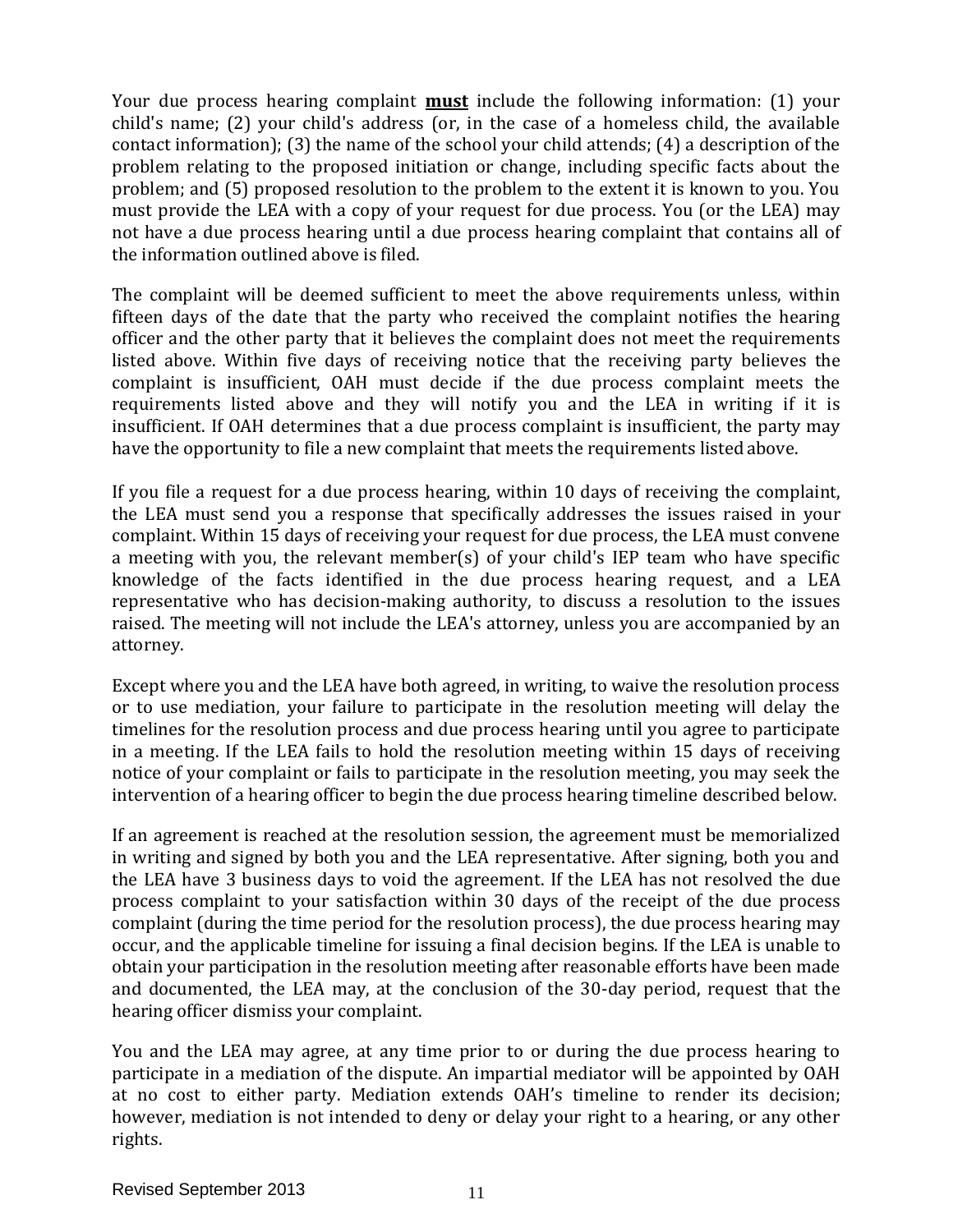If the issues which gave rise to the request for due process are not resolved by the resolution session or mediation, OAH must hold a hearing, reach a final decision on the issues in the case, and send a copy of the decision to the parties within 45 days of the expiration of the 30-day resolution period. The 45-day timeline for the decision may also start the day after one of the following events: (1) both parties agree in writing to waive the resolution meeting; (2) after either the mediation or resolution meeting starts, but before the end of the 30-day period, the parties agree in writing that no agreement is possible; or (3) if both parties agree in writing to continue the mediation at the end of the 30-day resolution period, but later, the parent or LEA withdraws from the mediation process.

The hearing must be held at a time and place that is reasonably convenient to the parties. The party requesting the hearing may not raise issues at the hearing that were not addressed in the due process complaint, unless the other party agrees.

Any party to a due process hearing has the right to: (1) a fair and impartial administrative hearing before a person knowledgeable in laws governing special education and administrative hearings; (2) be represented by an attorney or an individual with knowledge and training related to the problems of children and youth with disabilities; (3) present evidence, written arguments, and oral arguments; (4) confront, cross-examine, and require witnesses to be present; (5) obtain a written or at your option, electronic verbatim record of the hearing; (6) obtain written or at your option, electronic findings of fact and decisions, within 45 days after the expiration of the resolution session time period; (7) receive notice from the other party, at least ten days prior to the hearing, that it intends to be represented by an attorney; (8) be informed by the other party, at least ten days prior to the hearing, of their issues and their proposed resolutions; (9) receive a copy of all documents, including assessments completed by that date and recommendations, and a list of witnesses and their general area of testimony at least five business days before the hearing; and (10) prohibit the introduction of any evidence, including assessments and recommendations based on the assessment(s), at the hearing that has not been disclosed to that party at least five business days before the hearing; (11) have an interpreter provided; and (12) request an extension of the hearing timeline for good cause.

Parents involved in hearings must be given the right to: (1) have his/her child present at the hearing; (2) have the hearing open to the public; and (3) have the record of the hearing and findings of fact and decisions provided at no cost.

# *What if the due process complaint raises a procedural violation of the IDEA?*

A hearing officer's decision on whether your child received a FAPE must be based on evidence and arguments that directly relate to FAPE.

In matters alleging a procedural violation (such as "an incomplete IEP Team"), a hearing officer may find that your child did not receive FAPE only if the procedural violations:

- 1. Interfered with your child's right to a FAPE;
- **2.** Significantly interfered with your opportunity to participate in the decision-making process regarding the provision of a FAPE to your child; **or**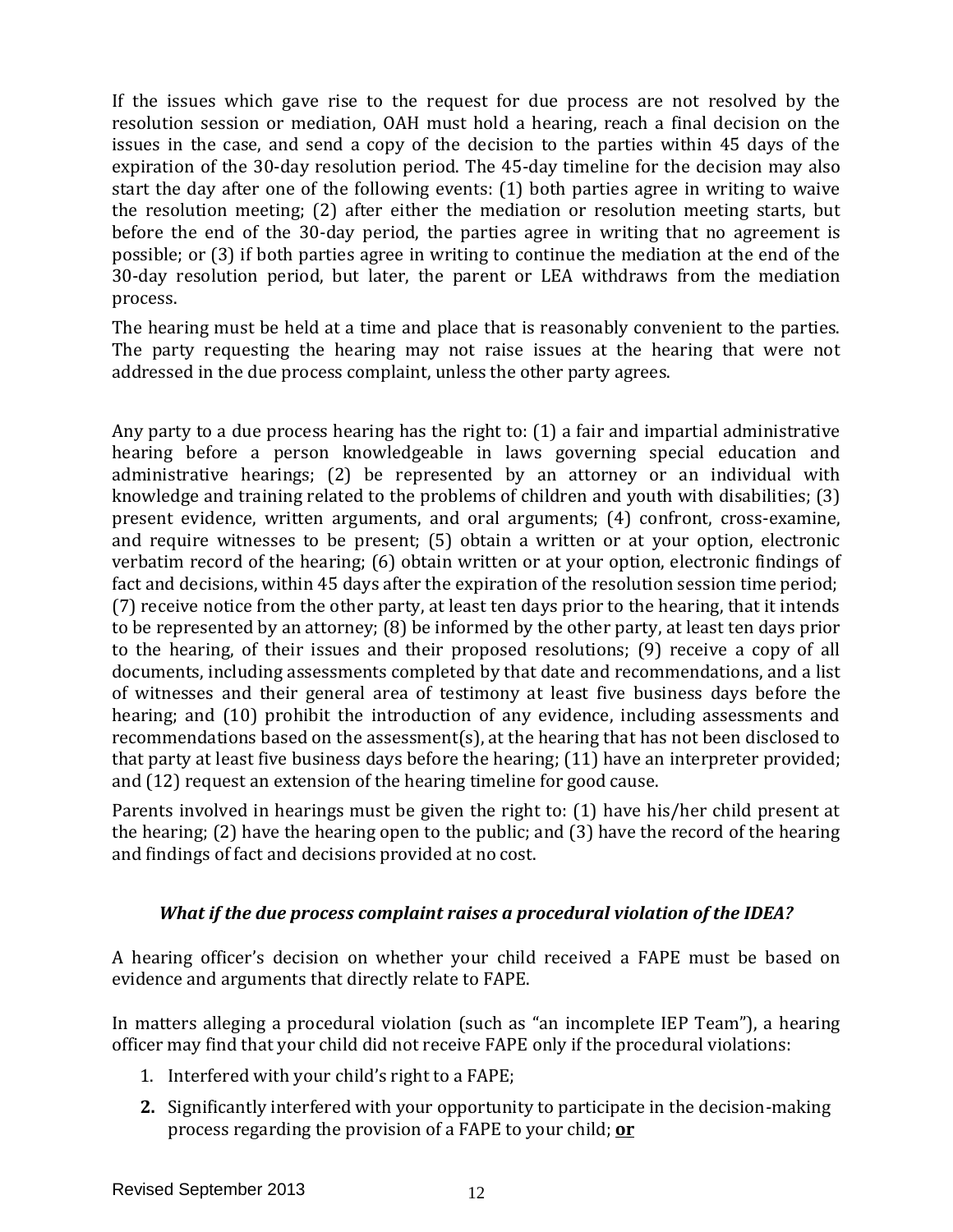3. Caused your child to be deprived of an educational benefit.

The provisions described above do not prevent a hearing officer from ordering a school district to comply with the requirements in the procedural requirements of the IDEA, or preclude you from filing another due process complaint on an issue separate from a due process complaint already filed.

### *What if I disagree with the results of a due process hearing?*

The hearing decision is final and binding on both parties. Either party may appeal the decision by filing an appeal in the appropriate court. In a civil action, the records and transcription of the administrative proceedings will be filed with the court. The court may hear additional evidence at the request of either party and must base its decision on the preponderance of the evidence. This appeal must be made within ninety (90) days after the date of the decision of the Administrative Law Judge.

# *Where will my child be placed during the pendency of a due process hearing?*

Once a request for due process is received by the LEA, during the resolution process time period, and while waiting for the decision of any impartial due process hearing or court proceeding, the child must remain in his or her current educational placement, unless the parent and the LEA agree otherwise.

If your request for due process involves an application for initial admission to public school, your child, with your consent, must be placed in the general public school program until the completion of all such proceedings.

If your request for due process involves an application for initial services for a child who received services pursuant to an individual family services plan ("IFSP"), and has turned three, the LEA is not required to provide the IFSP services that your child had been receiving. If your child is found eligible for special education services from the LEA, and you consent for your child to receive special education services for the first time, then, pending the outcome of the due process proceedings, the LEA must provide those special education and related services that are not in dispute (those which you and the LEA both agree upon).

If your child has been placed in an interim alternative educational setting ("IAES"), he or she will remain in the IAES for a maximum of 45 school days pending the due process hearing, or until the expiration of the time period for the IAES, whichever occurs first.

#### *Under what circumstances could my attorneys' fees be reimbursed to me?*

A court, in its discretion, may order that a LEA pay reasonable attorneys' fees to the parent of a child with disabilities if the parent prevails at a due process hearing. Additionally, the LEA may be awarded attorneys' fees against the attorney of a parent who files a complaint or subsequent cause of action that is frivolous, unreasonable, or without foundation, or who continued to litigate after the litigation clearly became frivolous, unreasonable, or without foundation. The LEA may also be entitled to attorneys' fees against the attorney of a parent, or against the parent, if the parent's complaint or subsequent cause of action was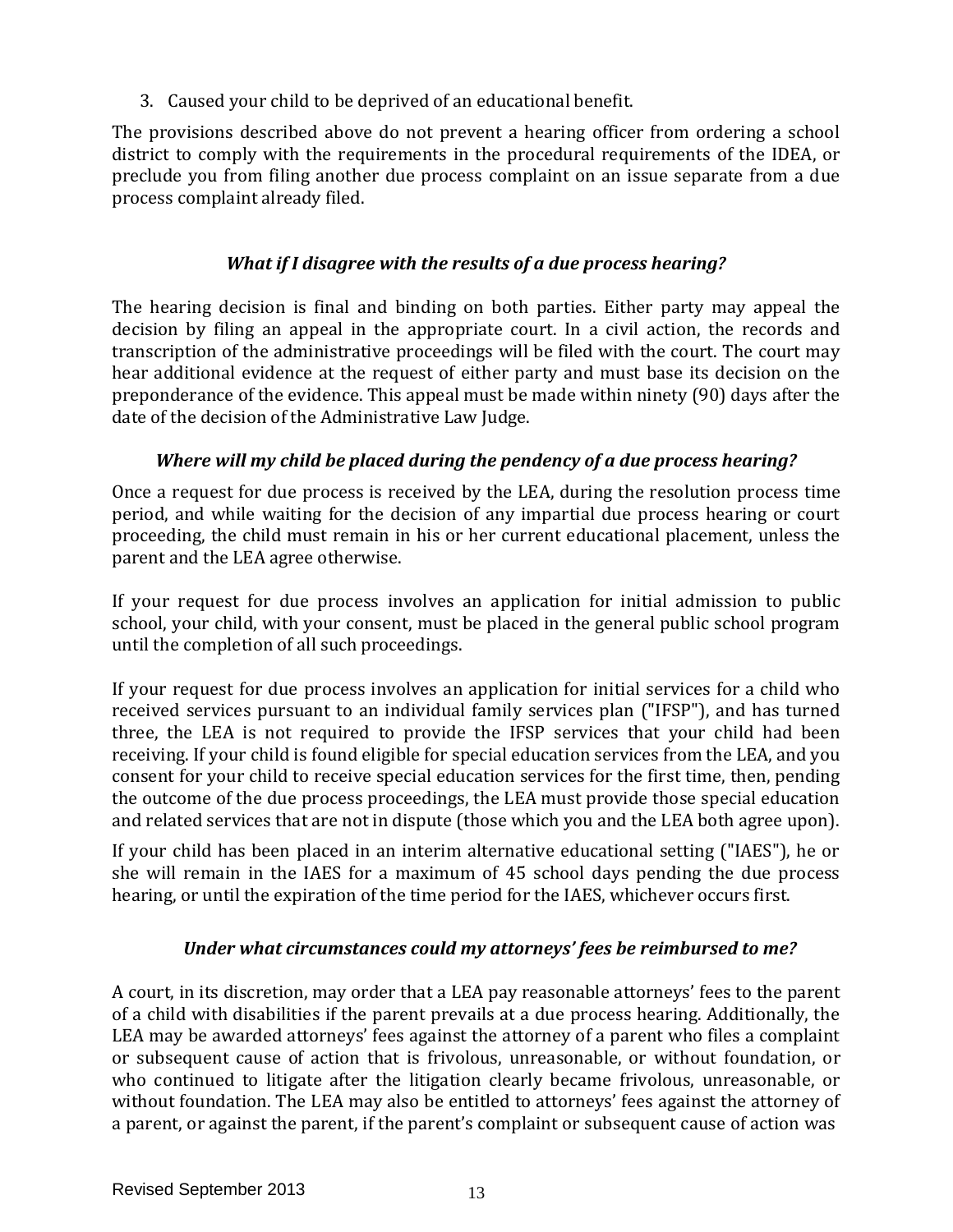presented for any improper purposes, such as to harass, to cause unnecessary delay, or to needlessly increase the cost of litigation.

A court may reduce the amount of attorneys' fees if: (1) the parent has unreasonably delayed the proceedings; (2) the fees unreasonably exceed the prevailing hourly rate in the community; (3) the time spent and legal services were excessive; (4) or the parent's attorney did not provide the LEA with an appropriate due process complaint. However, the court may not reduce fees if the court finds that the LEA unreasonably delayed the final resolution of the action or proceeding, or there was a violation under the procedural safeguards provisions of the IDEA.

A parent may not obtain additional attorneys' fees or costs incurred after the rejection or failure to respond within 10 days to an offer of settlement that is made by the LEA, at any time more than 10 days before the hearing or court action, if the hearing officer or court finds that the relief finally obtained by the parents is not more favorable to the parents than the LEA's offer of settlement. Despite these restrictions, an award of attorneys' fees and related costs may be made to a parent if you prevail and the court determines you were substantially justified in rejecting the settlement offer.

Attorneys' fees may not be awarded to an attorney for attendance at an IEP team meeting unless the meeting has been convened as a result of an administrative proceeding, or a judicial action. A resolution meeting is not considered a meeting convened as a result of an administrative hearing or court action, and also is not considered an administrative hearing or court action for purposes of the attorneys' fees provisions.

# *What are my child's rights when the LEA is contemplating disciplining him/her?*

School personnel may consider any unique circumstances on a case-by-case basis when determining whether a change in placement is appropriate for a child with a disability. School personnel may remove a child with a disability who violates a code of student conduct from his or her placement to an appropriate interim alternative educational setting (IAES), another setting, or suspension, for up to 10 consecutive school days (to the extent those alternatives are applied to children without disabilities) and for additional removals of not more than 10 consecutive school days in one school year for separate incidents of misconduct, so long as those removals do not constitute a change inplacement.

A "change in placement" occurs if: the removal is for more than 10 consecutive school days, or the child has been subjected to a series of removals that constitute a pattern because : (1) the series of removals total more than 10 school days in a school year; (2) the child's behavior is substantially similar to the child's behavior in previous incidents resulting in the series of removals; and (3) additional factors such as the length of each removal, total amount of time the child is removed, and the proximity of the removals to one another. The LEA determines on a case by case basis whether a pattern of removals is a change in placement.

If a child with disabilities is removed from his/her placement due to a violation of the code of student conduct for a period in excess of 10 consecutive school days, or 10 cumulative days when such suspensions constitute a change in placement, the LEA must hold an IEP team meeting to determine whether the behavior subject to discipline was a manifestation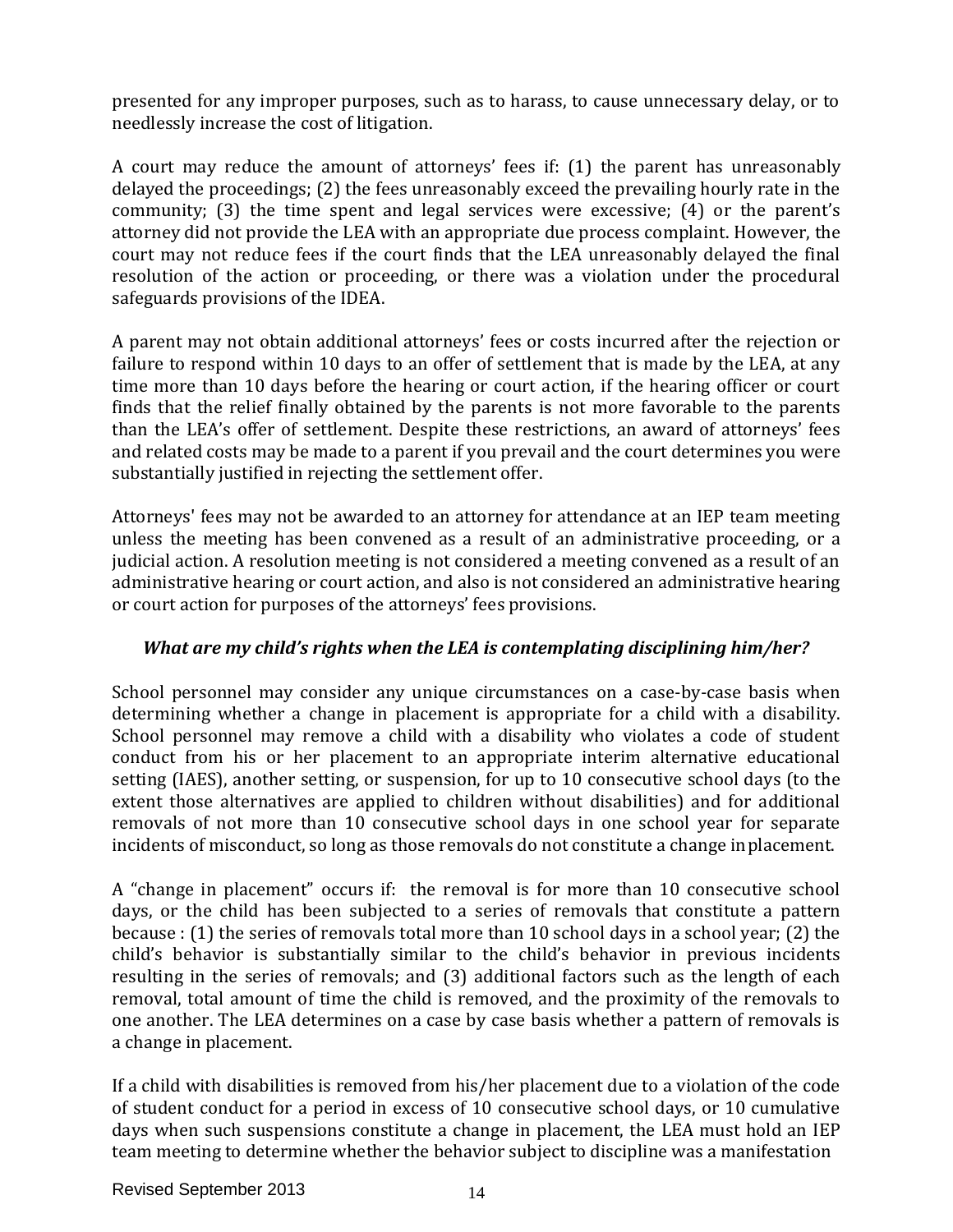of your child's disability. This meeting will be held within 10 school days of the decision to change the child's placement. The IEP team will determine whether the conduct in question was: (1) caused by, or had a direct and substantial relationship to your child's disability; or (2) the direct result of the LEA's failure to implement the child's IEP.  $\int_{\text{[n1]} [\text{m2}]}$ 

If the LEA, parent, and relevant members of the IEP team determine that the conduct was a manifestation of the child's disability, the IEP team must either: (1) conduct a functional behavioral assessment, unless one had been conducted prior to the child's behavior that resulted in a change of placement, and implement a behavior intervention plan; or (2) review any existing behavioral intervention plan and modify it as necessary. In addition to one of the above options, the IEP team must also return the child to the placement from which he or she was removed, unless the parent and LEA agree otherwise in modifying the behavior intervention plan.

If the team determines that the conduct was not a manifestation of the child's disability, the school personnel may apply the disciplinary procedures in the same manner and for the same duration as the procedures would be applied to children without disabilities. A child with a disability must continue to receive educational services, so as to enable him or her to continue to participate in the general education curriculum, although in another setting, and to progress toward meeting his or her IEP goals. The child's IEP team will determine the appropriate services and setting for those services. As appropriate, the child must also receive a functional behavioral assessment and behavior intervention services and modifications designed to ensure the behavior violation does not recur.

Parents have the right to appeal a decision to suspend or expel special education students or the decision of whether the child's conduct was a manifestation of his or her disability, by filing a due process complaint. When an appeal has been requested by either the parent or the LEA relating to the disciplinary placement of a child or the results of the manifestation determination meeting, the state shall arrange for an expedited hearing, which shall occur within 20 school days of the date the hearing is requested and shall result in a determination within 10 school days after the hearing. Your child is entitled to a stay put placement during appeals; however, if your child is placed in an IAES for 45 school days, placement will remain in that setting pending the decision by the hearing officer or until the expiration of the time period of the suspension, whichever occurs first.

If an evaluation of the child is requested when disciplinary action is pending, the evaluation shall be conducted in an expedited manner. Pending such an evaluation, the child shall remain in an educational setting determined by school authorities.

A child who has not previously been determined to be eligible for special education and related services may assert any of the protections provided under the IDEA if the LEA had knowledge that the child was a child with a disability before the occurrence of the behavior that caused disciplinary action. Knowledge shall be deemed if: (1) the parent expressed in writing to supervisory or administrative personnel of the school district, or the teacher of the child, that the child was in need of special education and related services; (2) the parent had requested an evaluation of the child; or (3) school personnel had expressed to the Special Education Director of the LEA or to other supervisory personnel specific concerns about a pattern of behavior demonstrated by the child. The LEA is not deemed to have knowledge if the parent has not allowed an evaluation of the child or has refused special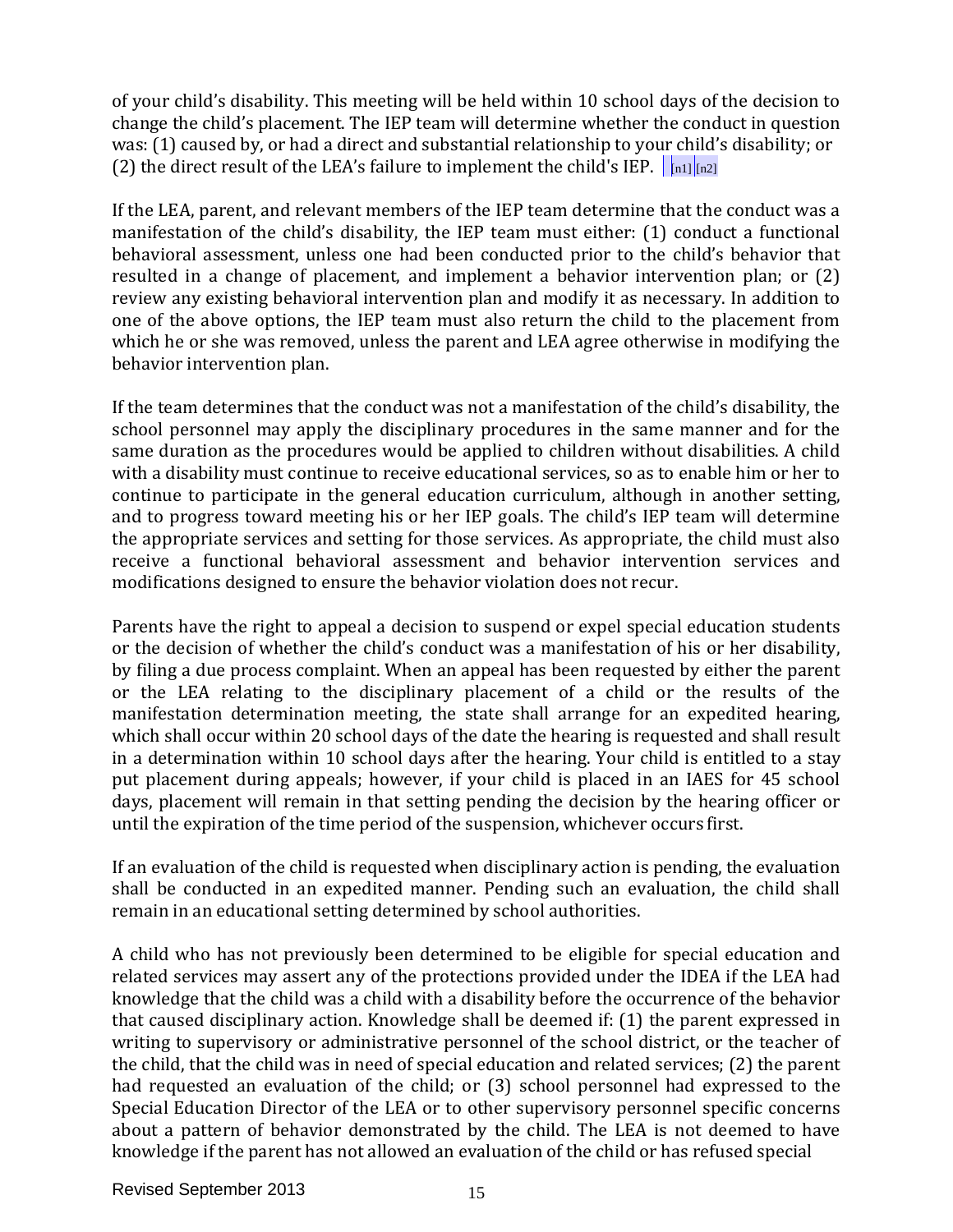education services or the child has been evaluated and it was determined that the child was not eligible for services. If the LEA did not have knowledge of the disability, the child will not receive the due process protections of the IDEA.

School officials are not prohibited by special education laws from reporting a crime committed by your child to appropriate authorities. An LEA reporting a crime committed by a child with a disability must ensure that copies of the child's special education and disciplinary records are transmitted for consideration by the appropriate authorities, but only to the extent permitted by FERPA.

#### *What are the procedures when my child is subject to placement in an interim alternative educational setting?*

 $[n3]$ 

Under special circumstances, regardless of whether the child's behavior was a manifestation of his or her disability, school personnel may remove a student to an IAES for a period not to exceed 45 school days when a child has committed one of the following offenses at school, on school premises or at a school function under the jurisdiction of a state or LEA: (1) carried or possesses a weapon; (2) knowingly possessed or used illegal drugs, or sold or solicited the sale of controlled substances; (3) inflicted serious bodily injury upon another person. If the LEA has not already done so, after placing the child in a forty-five school day IAES, the LEA shall conduct a functional behavioral assessment and implement a behavioral intervention plan (if one has not already been implemented). If such a plan is already in place, the IEP team shall consider its modification. The IAES shall be affirmed by the IEP team if it will enable the child to continue to participate in the general curriculum and to receive those services and modifications, including those described in the child's current IEP, to meet the goals set out in the IEP and provide the modifications to address the offending behavior.

Under federal law, a hearing officer may return a child with a disability to the placement from which the child was removed. The hearing officer may also order a change of placement to an appropriate IAES for not more than 45 school days, if the hearing officer determines that maintaining the current placement of such child is substantially likely to result in injury to the child or to others.

 $[n4]$ 

# *What are the State Special Schools?*

The State Special Schools provide services to students who are deaf, hard of hearing, blind, visually impaired, or deaf-blind at each of its three facilities: the California Schools for the Deaf in Fremont and Riverside and at the California School for the Blind in Fremont. Residential and day school programs are offered to students from infancy to age 21 at both State Schools for the Deaf and from ages five through 21 at the California School for the Blind. The State Special Schools also offer assessment services and technical assistance. For more information about the State Special Schools, please visit the California Department of Education Web site at [http://www.cde.ca.gov/sp/ss/, a](http://www.cde.ca.gov/sp/ss/)sk for more information from the members of your child's IEP team or contact the SELPA Office.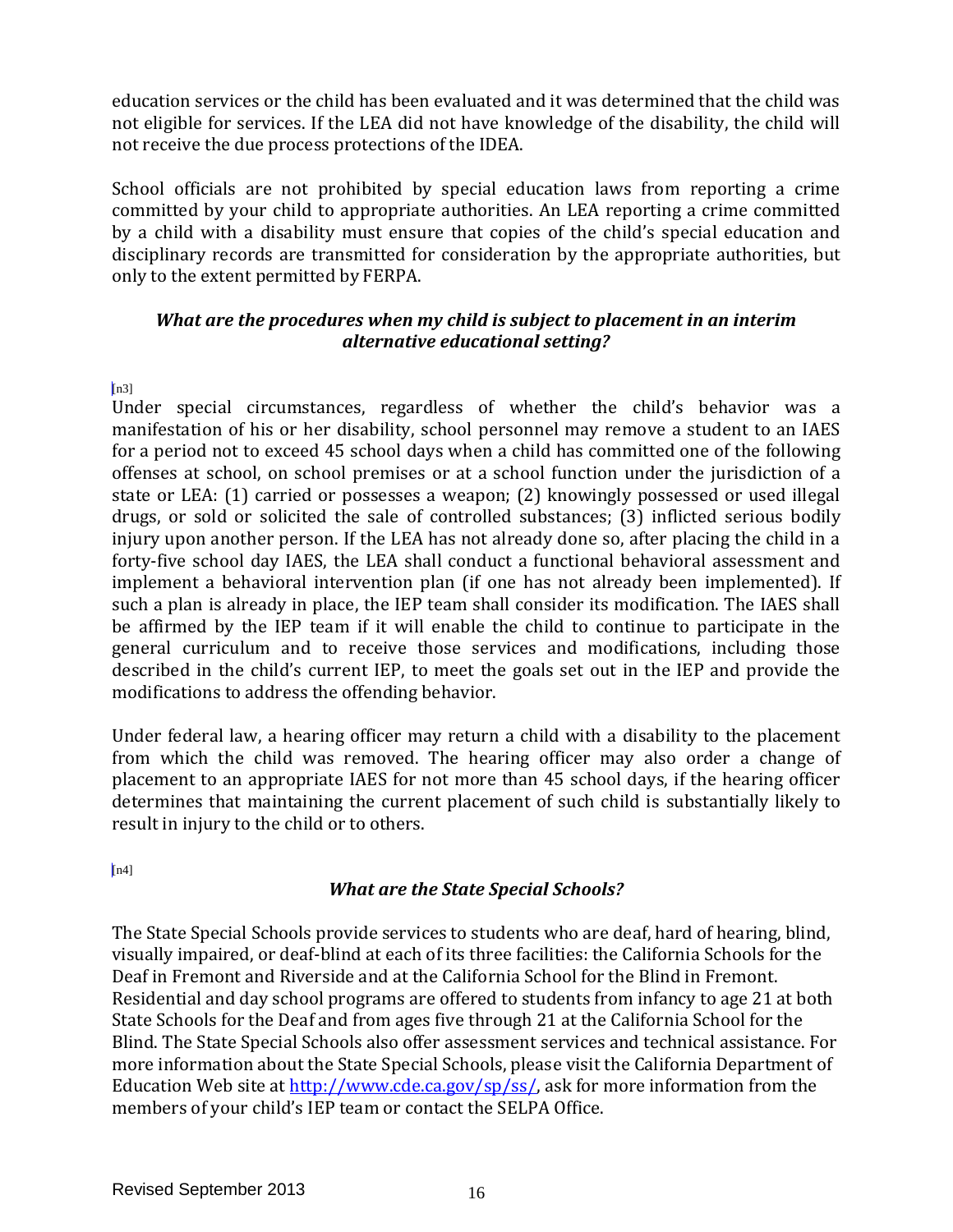#### *What are the rules relating to my decision to unilaterally place my child in a private school?*

The IDEA does not require an LEA to pay for the cost of education, including special education and related services, of your child with a disability at a private school or facility if the LEA made a FAPE available to your child and you choose to place the child in a private school or facility. However, the school district where the private school is located must include your child in the population whose needs are addressed under the IDEA provisions regarding children who have been placed by their parents in a private school under 34 CFR §§300.131 through 300.144.

The reimbursement to a parent for placement of a child in a private school or agency may be ordered by a hearing officer or court when it is determined that the LEA did not provide a FAPE to the child in a timely manner prior to the enrollment and that the private placement is appropriate. Reimbursement may be reduced if, at the most recent IEP team meeting prior to removing the child from public school, the parent failed to inform the LEA that they were rejecting the proposed placement and of their intent to place their child in a private school at public expense, or if the parent failed to provide that information in writing to the LEA at least 10 business days prior to the removal of the child from public school. Reimbursement may also be reduced if, prior to the removal of the child from public school, the LEA informed the parent of its intent to evaluate the child, and parent refused to permit or did not make the child available for the evaluation. Reimbursement may also be reduced if a court finds that your actions were unreasonable.

Reimbursement cannot be reduced if the LEA prevented the parent from giving notice; the parent had not received notice of the requirements to provide notice to the LEA as described above; or if compliance with the notice requirement would likely result in the physical harm to the child. The cost of reimbursement may or may not be reduced, at the discretion of the court or hearing officer, if the parent is not literate or cannot write in English, or compliance with the notice requirement would likely result in serious emotional harm to the child.

#### *Under what circumstances will a surrogate parent be appointed for a child?*

In order to protect the rights of a child, within 30 days of the LEA's determination that a child is in need of a surrogate parent, the LEA will appoint a surrogate parent for a child if:

- 1. The child has been made a dependent or ward of the court, the court has specifically limited the right of the parent or guardian to make educational decisions for the child, *and* the child has no responsible parent or guardian to represent him or her; or
- 2. The child is not a ward or dependent of the court *and* no parent or guardian can be located, *or* there is no caretaker of the child *or* the child is an unaccompanied homeless youth.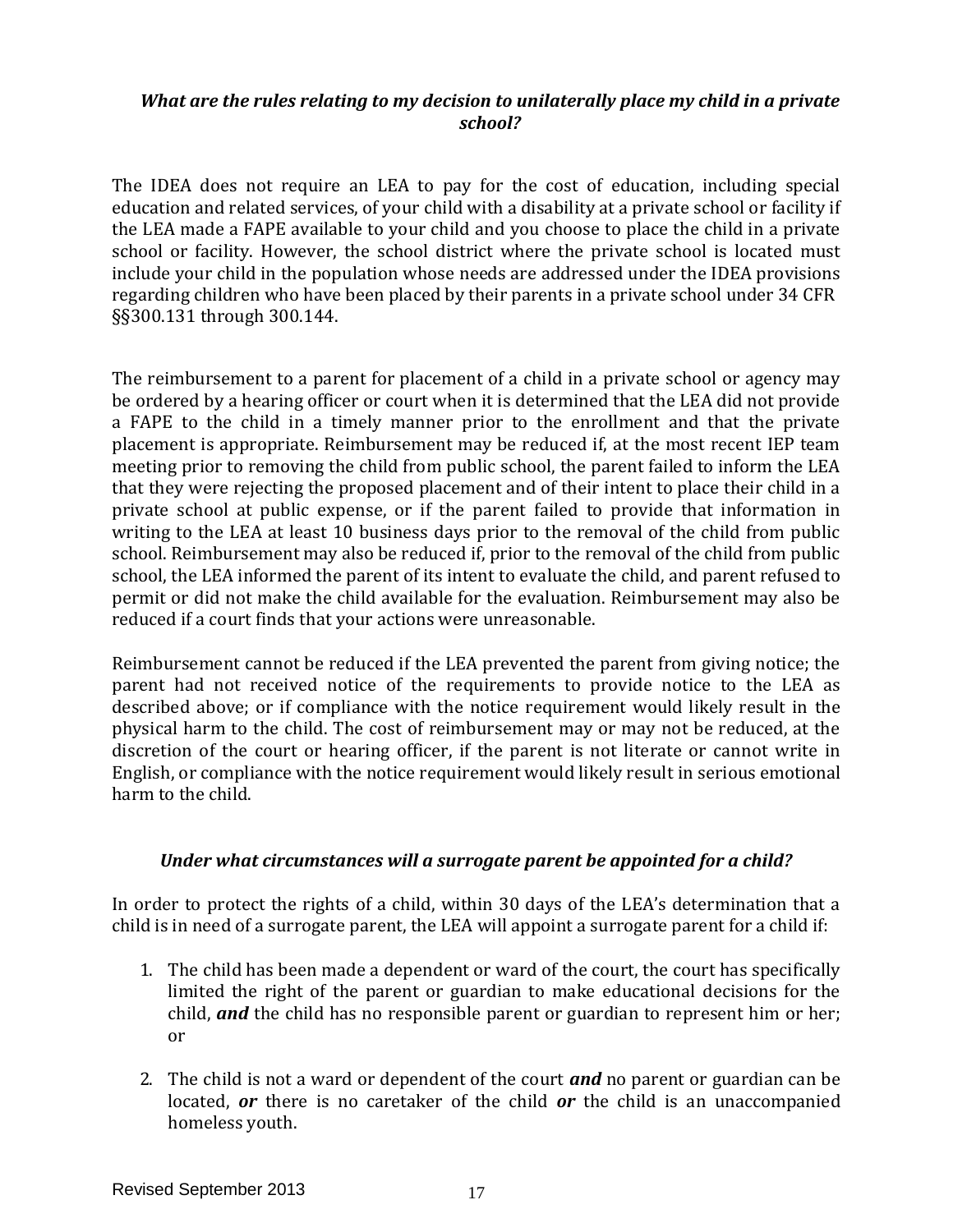In determining who will act as a surrogate for a child, the LEA will consider a relative caretaker, foster parent, or court appointed special advocate, if any of the individuals exist, otherwise it will appoint a person of its choice.

The surrogate parent will be an individual with knowledge and skills to adequately represent the child. The surrogate must meet the child at least once and, unless such a person is unavailable, should be culturally sensitive to the child. The surrogate parent shall represent the child in matters relating to identification, assessment, instructional planning and development, educational placement, reviewing and revising the IEP, and in all other matters relating to the provision of a FAPE to the child, including the provision of written consent to the IEP for non-emergency medical services, mental health treatment services and occupational or physical therapy services.

Persons with a conflict of interest in representing the child shall not be appointed as a surrogate parent. Conflicts exist if the surrogate parent is an employee of the LEA involved in the education or care of the child, or a foster care provider who derives his/her primary source of income from the care of this child or other children. When no such conflict exists, foster care providers, retired teachers, social workers, and probation officers may all serve as surrogates. In the case of an unaccompanied homeless youth, staff from emergency and transitional shelters, independent living programs, and street outreach programs may be appointed as temporary surrogates without regard to the conflicts described above, only until such time as another surrogate parent who meets the requirements described above can be found.

Alternatively, the surrogate parent can be appointed by the judge overseeing the child's care (as opposed to the LEA) provided that the surrogate parent meets the requirements described above.

# *Why Am I Asked To Provide Consent To Bill California Medi-Cal & Release Or Exchange Information For Health-Related Special Education And Related Services?*

Through the Medi-Cal Local Educational Agency (LEA) Billing Option, this LEA may submit claims to California Medi-Cal for covered services provided to Medi-Cal eligible children enrolled in special education programs. The Medi-Cal LEA program is a way for school districts and/or Counties Education Offices (COEs) to receive federal funds to help pay for health-related special education and related services, but only if you choose to provide your written consent.

The information below describes certain rights and protections available to you under IDEA. This notification must be provided to you before an LEA may ask you to provide your consent to access your child's Medi-Cal benefits for the first time, and on an annual basis thereafter.